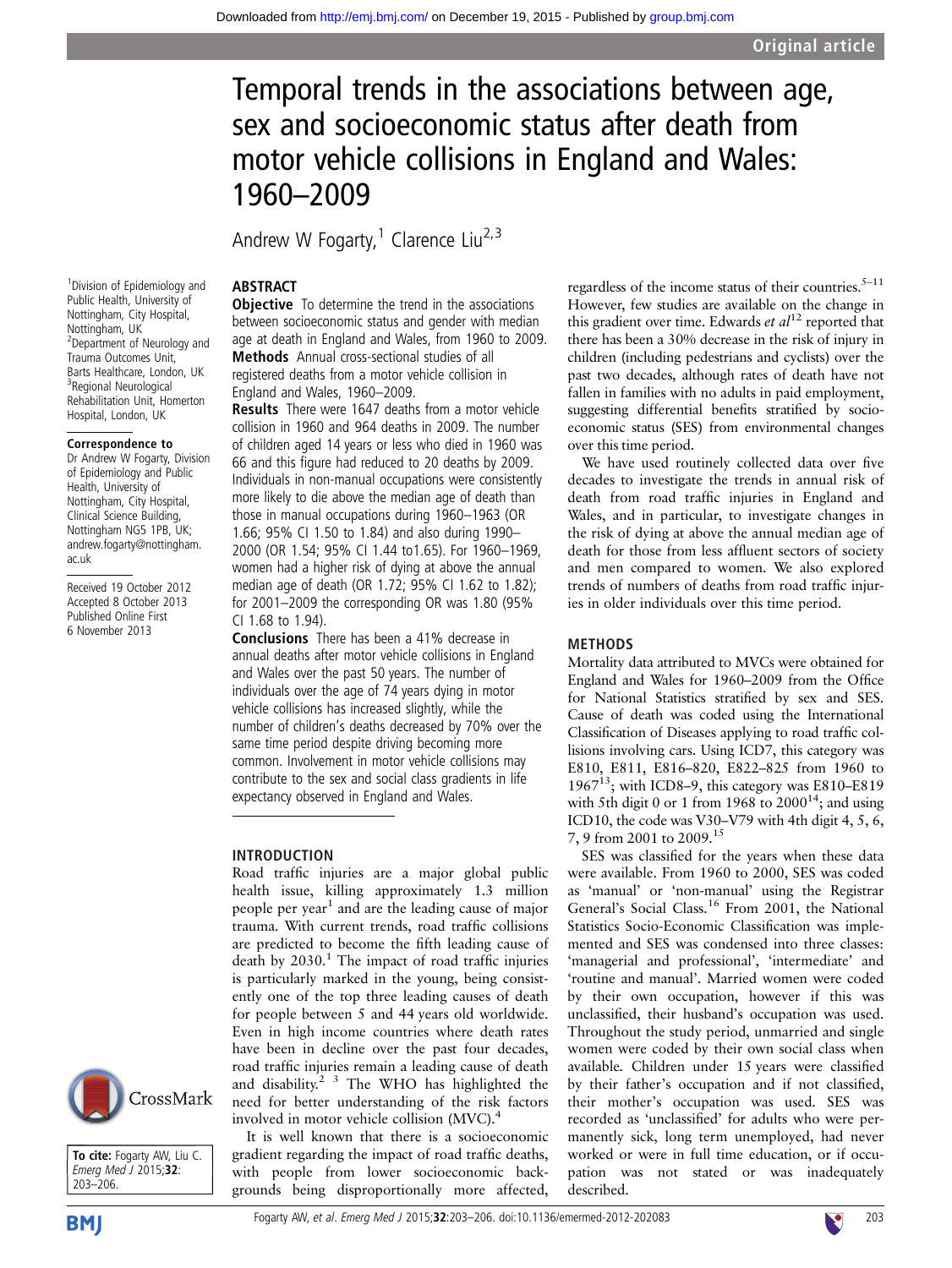| <b>Table 1</b> Association of gender with risk of death at an age   |
|---------------------------------------------------------------------|
| greater than the median age of death from a motor vehicle collision |
| in England and Wales, 1960–2009                                     |

|                  | <b>Total</b><br>no. of | Male<br>deaths | <b>Unadjusted OR for</b><br>female<br>deaths>median<br>age at death | Adjusted* OR for<br>female deaths>median<br>age at death |
|------------------|------------------------|----------------|---------------------------------------------------------------------|----------------------------------------------------------|
| Year             | deaths                 | 0R             | OR (95% CI)                                                         | OR (95% CI)                                              |
| $1960 -$<br>1969 | 23 487                 | 1.00           | 1.72 $(1.62 \text{ to } 1.82)$                                      | 1.68 $(1.58 \text{ to } 1.78)$                           |
| $1970 -$<br>1979 | 26 437                 | 1.00           | 1.62 $(1.53 \text{ to } 1.70)$                                      | 1.58 $(1.50 \text{ to } 1.67)$                           |
| 1980-<br>1989    | 20 407                 | 1.00           | 1.62 $(1.53 \text{ to } 1.72)$                                      | 1.50 $(1.41 \text{ to } 1.60)$                           |
| $1990 -$<br>1999 | 17675                  | 1.00           | 1.88 $(1.76 \text{ to } 2.01)$                                      | 1.73 $(1.62 \text{ to } 1.85)$                           |
| $2000 -$<br>2009 | 14 190                 | 1.00           | 1.80 (1.68 to 1.94)                                                 | 1.71 (1.58 to 1.84)                                      |

To protect anonymity, age at death for each individual was provided by the Office for National Statistics within a 5-year age range. Age at death was estimated as the midpoint of the corresponding age band and was not normally distributed for any year. Median age at death was estimated for each year and each individual death was categorised as above, or not above, the median age for the year of interest. The impact of gender and SES on the OR for death above the median age at death for each decade was calculated by logistic regression using STATA V.11. As both exposures were associated with the outcome, mutually adjusted models are presented.

#### RESULTS

From 1960 to 2009 there were 102 196 deaths attributable to MVCs (table 1), with 1647 deaths in 1960 and 964 deaths in 2009. For any given year, more men died than women, with a total number of male deaths in 1960 of 1182, decreasing to 689 in 2009, and a total number of female deaths in 1960 of 465, decreasing to 275 in 2009 (figure 1). The number of deaths in adults aged 75 years or over increased from 68 deaths in 1960 to a maximum value of 231 deaths in 1990, before decreasing to 109 deaths in 2009. Sixty-six children aged 14 years or less died in 1960 after an MVC, and this figure had reduced to 20 deaths by 2009 (figure 2).



Figure 1 The annual number of deaths from motor vehicle collisions in England and Wales, 1960–2009.



Figure 2 The annual number of deaths from motor vehicle collisions in England and Wales, stratified by age, 1960–2009.

For every year from 1960 to 2009, women had a higher risk of dying at an age greater than the annual median age of death (figure 3). From 1960 to 1969, the adjusted OR of death at above the median age of death for a woman was 1.68 (95% CI 1.58 to 1.78), while the comparable OR for the period 2000– 2009 was 1.71 (95% CI 1.58 to 1.84).

For all years with comparable data, those individuals who were coded as having a non-manual job had a higher risk of dying at above the median age of death than those who had a manual job (figure 4, table 2). During 1960–1963, the OR for this observation was 1.66 (95% CI 1.50 to 1.84) and during 1990–2000 the comparable OR was 1.54 (95% CI 1.44 to 1.65). From 2001 to 2009 individuals coded as having a managerial or professional occupation also had a higher risk of dying at an age of death higher than the median value (OR 1.66; 95% CI 1.50 to 1.84) compared to those in manual occupations.

## **DISCUSSION**

We present data spanning half a century assessing the demographic changes in those who were registered as having died from an MVC in England and Wales from 1960 to 2009. Our data demonstrate a decrease in the total number of deaths over this time period, despite an increase in car ownership,  $17$  with a 70% reduction in deaths in infants and children; while the number of deaths in individuals aged 75 years or older has increased from a low baseline (68 deaths) to a peak value in



Figure 3 OR with 95% CI of women dying at above annual median age of death.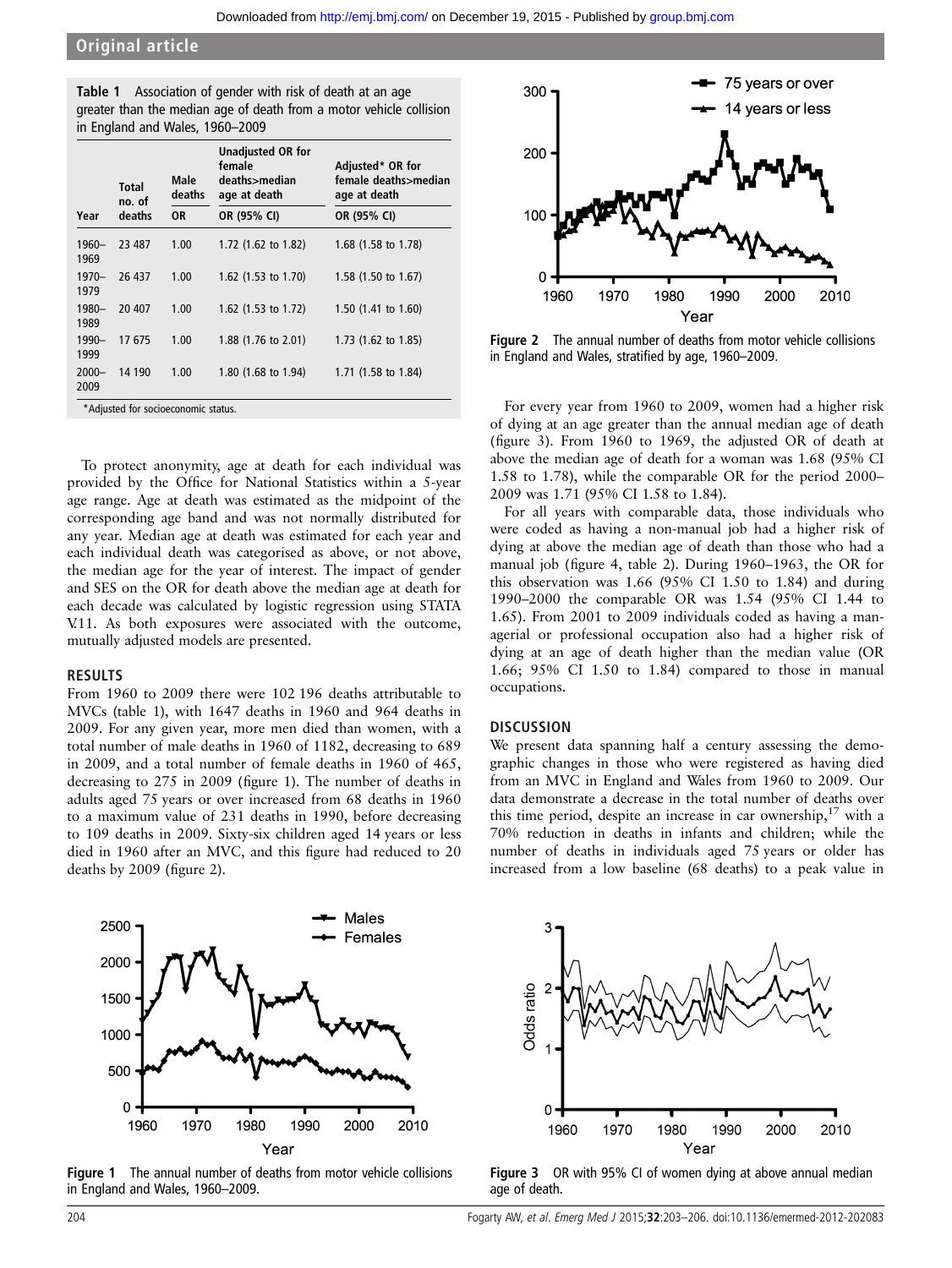

Figure 4 OR with 95% CI of non-manual individuals dying at above annual median age of death.

1990 (231 deaths), before decreasing to 109 deaths in 2009. There are less female deaths each year compared to male deaths, and women have a consistently higher risk of dying at above the annual median age of deaths than men for all years in our dataset. Individuals in the more affluent socioeconomic groups have a higher risk of dying at above the annual median age of death over the time span of our data.

The strengths of these data include the long time period studied, which covers five decades, when many societal, regulatory and technological changes will have impacted on the experience of driving in England and Wales; and the fact that the data will have been collected in a standardised manner by the Office for National Statistics (ONS). A catastrophic event such as a death from an MVC is unlikely to be misclassified, so we are confident that the associations reported from this dataset are likely to involve deaths from MVCs. However we cannot exclude the possibility that a small number of deaths that occur long after the MVC are misclassified to the more proximate cause of death.

The use of national datasets with routinely collected data have a number of weaknesses that require consideration. First, although we are confident that the sex and age of individuals studied in this dataset will be correct, we are reliant on the ONS coding the socioeconomic status of those who died in an MVC. The coding system used by the ONS generates a 'non-classified' category of individuals who represent a composite group including those who were permanently sick, long term unemployed, had never worked or were in full time education, or if occupation was not stated or was inadequately described. The existence

of this heterogeneous group allows us to be confident that our primary comparisons between 'non-manual' and 'manual' occupations are valid, but may limit the comparability of these data with other datasets that lack this form of categorisation. It is also important to clarify that our data consist of all those who were recorded as dying in an MVC, and hence do not permit any conclusions to be drawn as to the risk of either being involved in an MVC, or, for those who are involved in an MVC, the risk of subsequent death.

The striking observations for us from this dataset are as follows. First, there was a decrease in the total number of deaths from MVCs in England and Wales from 1960 to 2009. Second, we noted the absence of a large increase in the number of deaths in those aged over 75 years, despite an aging population where there may be a larger number of older drivers continuing to drive into their ninth decade. Third and finally, despite safety innovations, women and those from more privileged sectors of society have a consistently higher risk of dying at an older age than men and those who are less affluent.

In the recent decades that our data span, the number of cars on the road in the UK has increased by an average of 3% per annum, $17$  and despite this, the number of deaths has decreased from a maximum of 3049 in 1973 to a minimum of 964 in 2009. This is undoubtedly a consequence of a complex number of developments that will include regulatory changes such as the introduction of compulsory seatbelts in 1983, legislation limiting alcohol consumption introduced in 1981, the obligation for child restraints from 2006, and a number of interventions that aimed to reduce excessive driving speed such as traffic cameras and a points system introduced in 1982, such that the accumulation of 12 or more points results in disqualification from driving. The introduction of regional trauma centres and systems is also likely to have contributed to a reduction in the number of deaths from MVCs.<sup>2 18 19</sup> However, it is possible that while these interventions have resulted in a reduction in the absolute numbers of deaths from MVCs in England and Wales, they have not modified the relative differential in age of death between sexes or socioeconomic groups in those who die after an MVC.

We report for the first time, data of all deaths from involvement in an MVC in England and Wales over a 50-year time period. While the absolute numbers of deaths have decreased by 41% and those of children reduced by 70%, and the number of deaths in older individuals have not appreciably increased over this time, despite concerns about an increase in the number of elderly drivers,<sup>20</sup> involvement in MVCs may contribute to the

| Year                   | <b>Total</b><br>deaths OR | no. of 'Manual' deaths,                        | Adjusted OR for 'non manual deaths'>median age of death (95% CI)                       | Adjusted OR for 'unclassified'<br>deaths>median age of death<br>(95% CI)         |                                                              |
|------------------------|---------------------------|------------------------------------------------|----------------------------------------------------------------------------------------|----------------------------------------------------------------------------------|--------------------------------------------------------------|
| 1960-1963* 7503        |                           | 1.00                                           | 1.66 (1.50 to 1.84)                                                                    |                                                                                  | 1.55 $(1.35 \text{ to } 1.77)$                               |
| 1970-1979* 13 591 1.00 |                           |                                                | 1.41 (1.31 to 1.52)                                                                    |                                                                                  | $0.74$ (0.67 to 0.83)                                        |
| 1980-1989 20 407 1.00  |                           |                                                | 1.46 (1.37 to 1.56)                                                                    |                                                                                  | $1.21$ (1.13 to 1.31)                                        |
| 1990-2000 19 288 1.00  |                           |                                                | 1.54 (1.44 to 1.65)                                                                    | $1.27(1.18 \text{ to } 1.37)$                                                    |                                                              |
|                        |                           | Socioeconomic status coding changed after 2000 |                                                                                        |                                                                                  |                                                              |
|                        |                           | deaths                                         | 'Routine/manual' Adjusted OR for 'intermediate'<br>deaths>median age of death (95% CI) | Adjusted OR for 'professional/managerial'<br>deaths>median age of death (95% CI) | OR for 'unclassified' deaths>median<br>age of death (95% CI) |
| 2001-2009 12 577 1.00  |                           |                                                | 1.10 (0.98 to 1.22)                                                                    | 1.66 (1.50 to 1.84)                                                              | 1.31 $(1.20 \text{ to } 1.43)$                               |

Table 2 Association of socioeconomic status with risk of death at an age greater than the median age of death from a motor vehicle collision